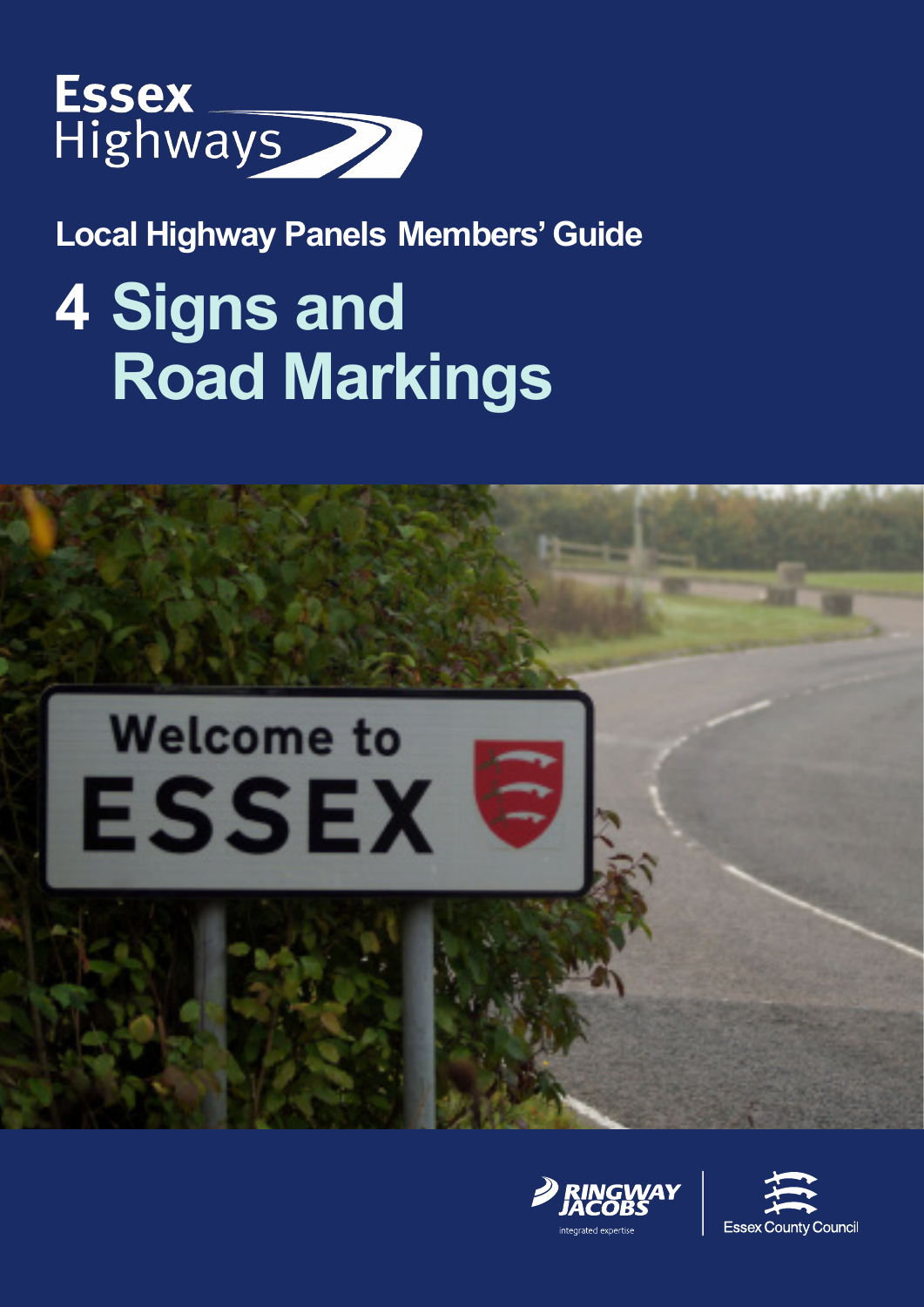## **1. Introduction**

Road Signs and Road Markings on the public highway are both governed by legislation. There are two main sources of information:

- The Traffic Signs Manuals Provide the framework of requirements for signs and lines.
- The Traffic Signs Regulations and General Directions 2016 (TSRGD) The detail is published here and is used by engineers to ensure that signs and lines are correctly used and where backed by a Traffic Regulation Order are legally enforceable. It ensures that the signs and lines are consistent across the UK and have been designed to be easily understood by road users.

TSRGD was updated in April 2016 and while much of the document has not changed there has been some relaxation of some requirements which are now subject to local determination. Essex County Council is currently reviewing the revision and will set out its own policies for signage on the local network.

If signs are not described in the TSRGD then approval from the Department for Transport must be granted before they can be used on the highway network. Signs that are non-authorised within the TSRGD constitute an obstruction of the highway.

The Traffic Sign Manual provides advice to Traffic Authorities on the use of traffic signs and road markings on the highway network. It also provides authorities with some Golden Rules, especially around the overuse of traffic signs. The Department for Transport expectation is that authorities will be proactive in removing unnecessary signs, and designing schemes to minimise clutter from the outset.

Typically, most of the signs that are allowed for use on public highways can also be found in the following documents:

#### **The Highway Code:**

Is essential reading for everyone and applies to all road users: [The Highway Code](https://www.gov.uk/guidance/the-highway-code)

#### **Know Your Traffic Signs booklet:**

This provides a useful reference to highway signs and lines used in the UK: [Know Your](https://www.gov.uk/government/uploads/system/uploads/attachment_data/file/519129/know-your-traffic-signs.pdf)  [Traffic Signs Booklet](https://www.gov.uk/government/uploads/system/uploads/attachment_data/file/519129/know-your-traffic-signs.pdf)

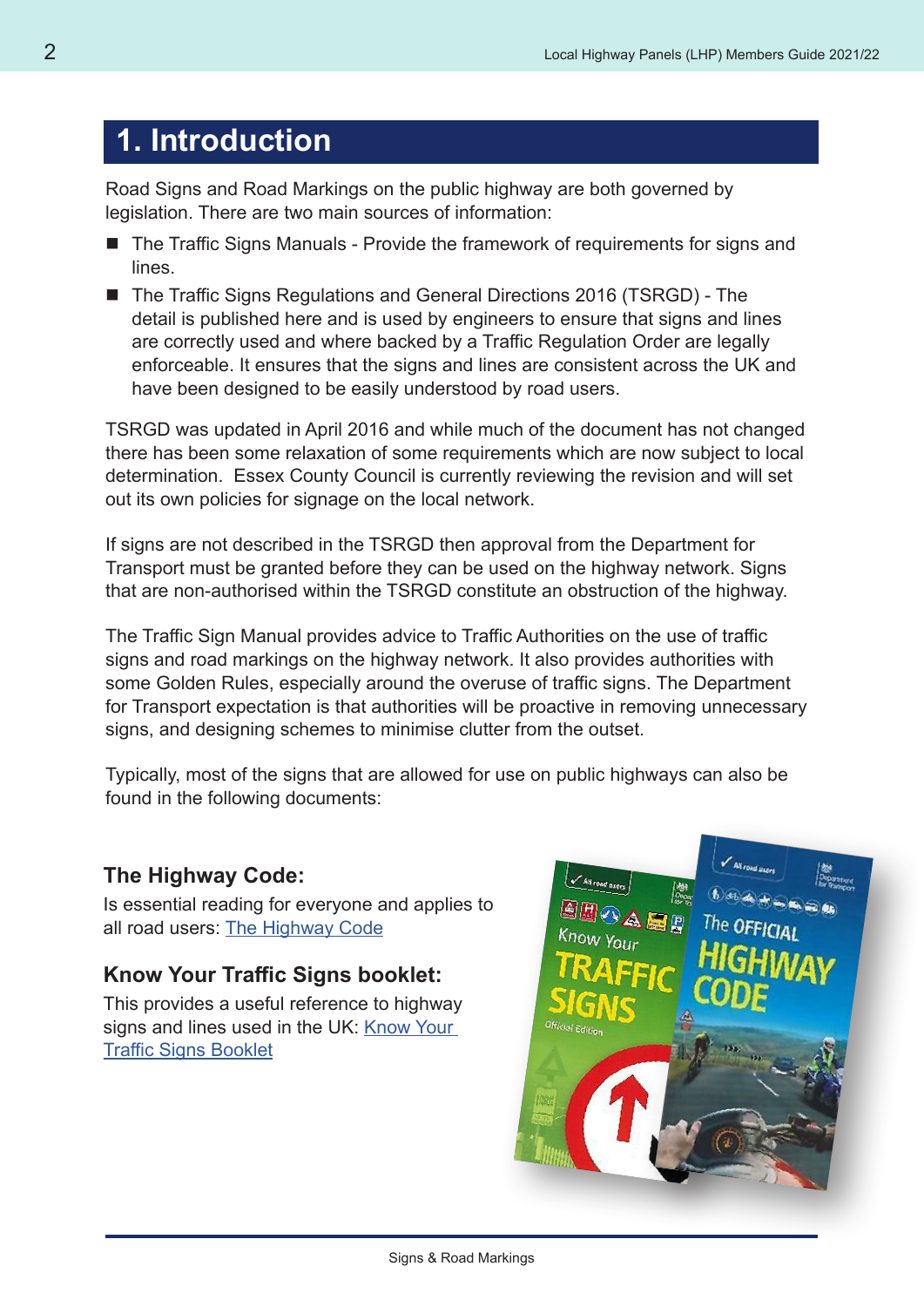## **2. Typical Problems**



## **3. Things to Consider**

The critical issue is to identify the problem.

- As a general rule of thumb, if it is not in the TSRGD then it is not allowed.
- $\blacksquare$  If the legislation requires a sign to be illuminated, is there a power supply or can solar power be used?
- Would any illumination create a light nuisance for nearby properties?
- $\blacksquare$  Is there somewhere to locate the sign? (They need to be located where they give good, unimpaired visibility and that they do not in themselves stop road users from seeing other hazards.)
- $\blacksquare$  Is the footway wide enough to enable a sign to be installed without impeding pedestrians, including those using wheelchairs, buggies or push chairs?
- Will there be too many signs?
	- Signs should only be provided where a clear need has been identified, and should be minimal and sympathetic to their environment. These principles apply in both urban and rural settings**<sup>1</sup>**
	- Junctions in particular can be over signed. This can have a detrimental impact on the safety of the motorist who may suffer from information overload and become distracted from identifying potential hazards.
- All carriageway markings and signs will have on-going maintenance requirements. The lifespan of road markings depends on the amount of traffic, the location of the lines and the condition of the road surface. Traffic Signs have an expected lifespan of about 15 years.

**1** Traffic Advisory Leaflet 01/13, January 2013, Reducing Sign Clutter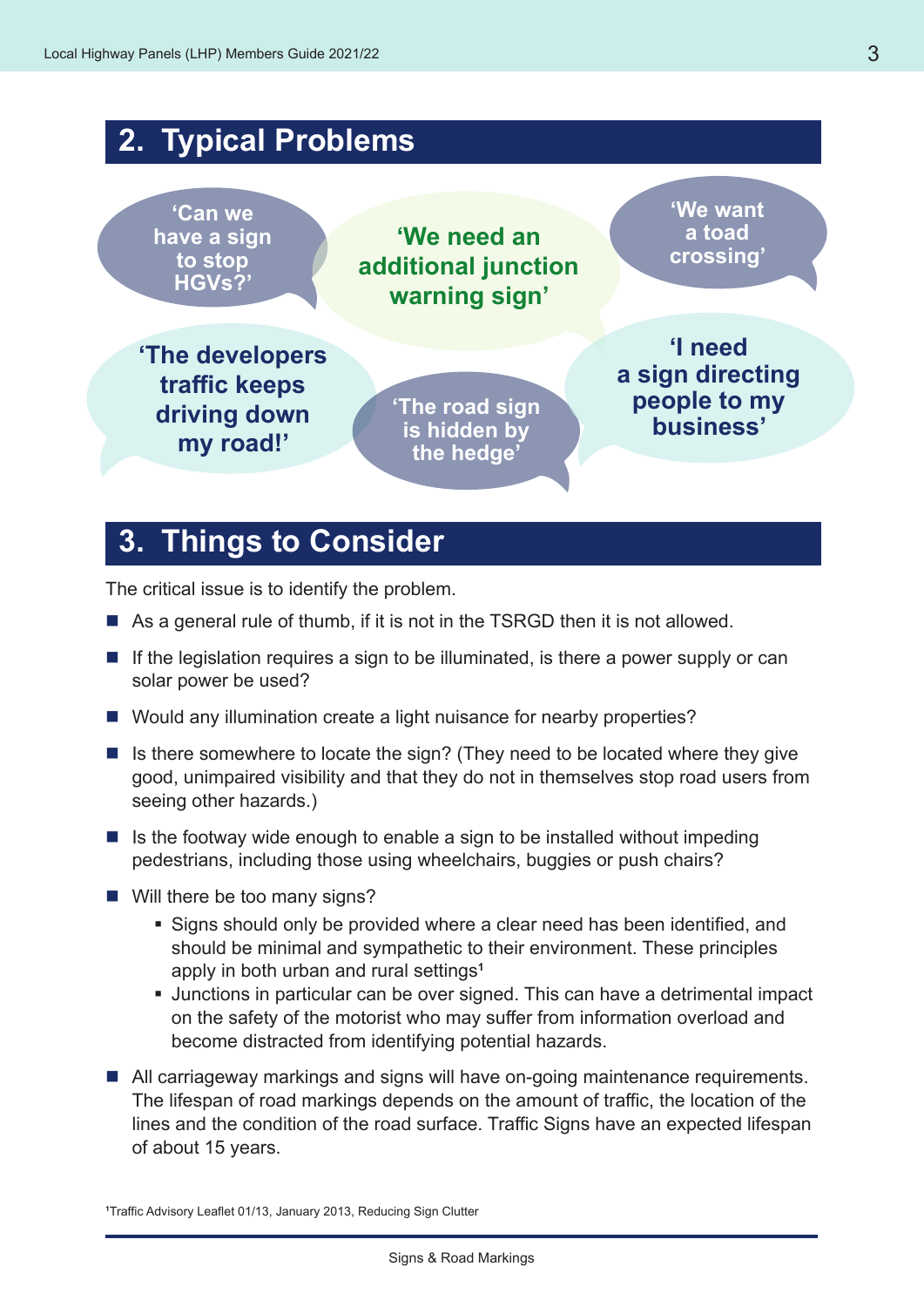## **3. Things to Consider continued**

- Tourism Signs or Disabled Parking Bays are not funded through the LHP budget. Businesses or residents wanting to apply for these should apply directly via the [website](http://www.visitessex.com/industry/brown-signs.aspx) or the contact centre.
- Local Directional Signs
	- In 2013 the Department for Transport issued a Traffic Advisory Leaflet regarding the need to reduce sign clutter. It highlighted that; *"Much local signing is unnecessary; regular visitors and people living locally know where facilities such as schools, churches and surgeries are. Authorities should review their local direction signs and remove any that are redundant. It is often possible to consolidate existing signing, rather than adding".*
- $\blacksquare$  There are numerous requests for traffic mirrors on the highway. These do not meet the Department for Transport guidance and are actively discouraged. If the problem is related to lack of visibility other measures that might improve sight lines, include, cutting back vegetation or realigning boundary fences.
	- A mirror could increase safety risks because they:
		- Reflect light and interfere with a driver's vision.
		- Reduce the ability to judge an oncoming vehicle's speed.
		- Create an unreasonable dependence on the mirror.
		- Distort or restrict the view if dirty.
- LHPs may get requests for Migratory Toad Crossings. ECC has DfT countywide approval to erect signs at any sites that has been approved as a migratory toad crossing. To get approval the site must be registered with the national wildlife charity [Froglife.](http://www.froglife.org/contact-us/)
- $\blacksquare$  In many areas there is often a demand to ban HGVs. If there is no structural reason why HGVs cannot use a route then the ban would be an environmental weight limit. In these circumstances there are several things to bear in mind.
	- HGVs cannot be prevented from having legitimate access (deliveries to premises, the movement of farm vehicles, etc.).
	- A ban cannot be put in place that would stop a business from operating from its premises.
	- Restrictions should only be used to:
		- Prevent damage to buildings, roads and bridges.
		- Preserve the character, amenity and environment of an area;
		- Reduce and manage congestion on the roads; and
		- Reduce danger to pedestrians and other road users.
		- The Police and ECC are able to enforce HGV bans.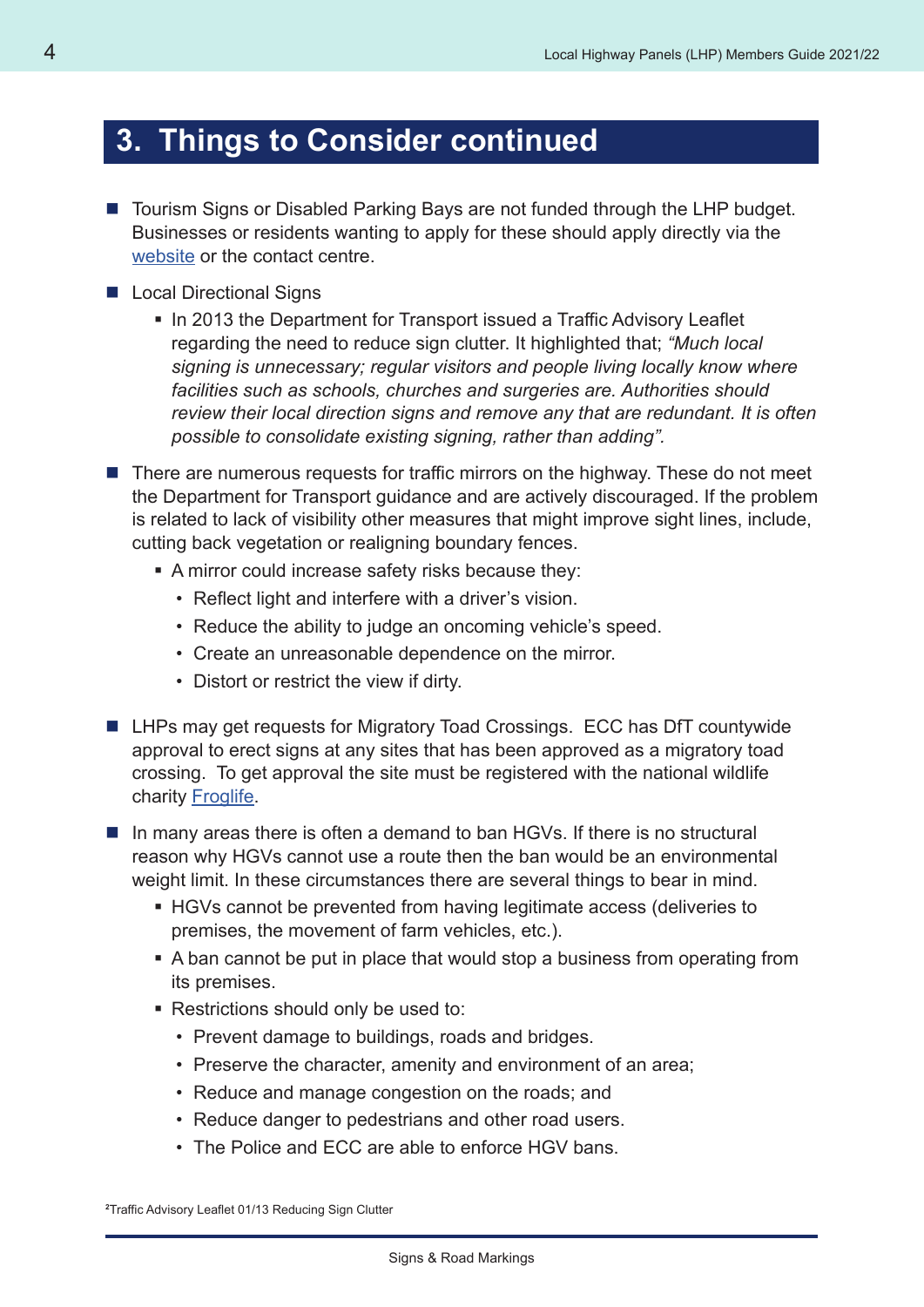## **4. Typical Measures**

In most instances signs and lines will be part of an LHP scheme and not generally a request simply for improved signage and lining. However there are some standalone signing and lining schemes that may be requested.

#### **Requests for new signs due to the impact of a new development**

Usually the appropriate signs are identified when a development is agreed and the impact of traffic on the wider network is assessed. However as the properties become occupied there will be a period of time when the traffic patterns are unusual and time is needed to allow them to settle down and for other road users to adapt.

If the issue continues to be a problem, then improvements to local signage may be something the LHP wants to consider.

If Developers' traffic is using inappropriate routes, raise the concern with the contact centre who will ensure this is brought to the attention of the developers with the request that they speak to their contractors and to provide additional signage.

#### **Review of Town-wide Signage**

In larger towns the signage is important to keep the traffic on the appropriate roads. The LHP may consider funding a revision of the Town signage if there are complaints that traffic is using inappropriate routes to get to their destinations.

Through-traffic or traffic going to industrial areas should be signed along Principal A Roads and where possible directed to avoid going through residential areas or entering the town centre.

Traffic heading for the town centre or to bus and rail interchanges should be directed along the appropriate A Roads and kept away from residential areas.

Clear signs to the appropriate car parks will stop traffic driving round the town and adding to the congestion.

#### **HGVs**

Occasionally an Environmental Weight Limit can be appropriate to help manage HGV traffic, however in the majority of cases it is almost impossible to enforce. Improvements to HGV signage may have more impact on their routes.

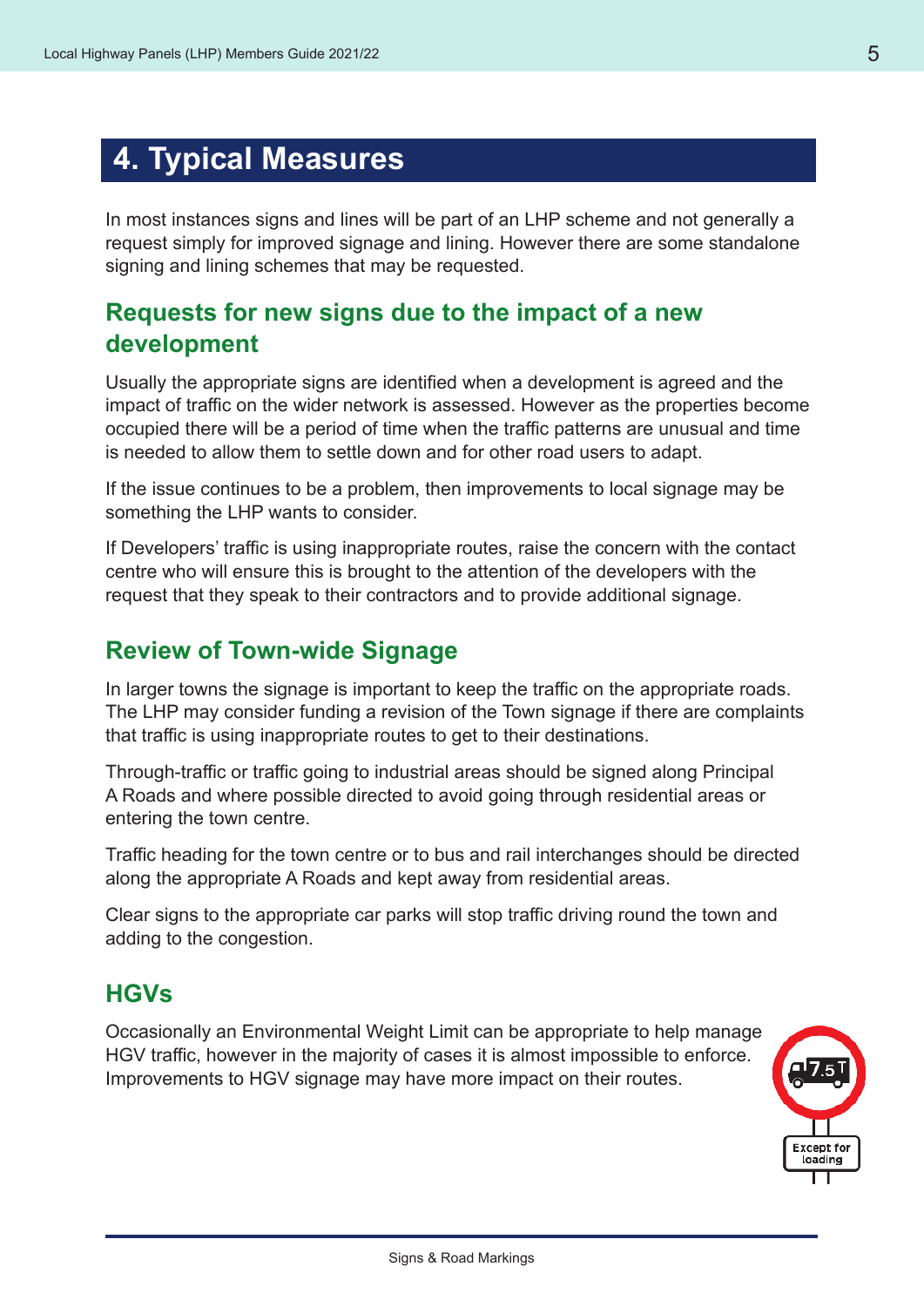## **4. Typical Measures continued**

#### **Migratory Toad Crossings**

ECC has countywide approval to erect these signs at any site that has been logged with 'FrogLife' and recorded with the DfT.

#### **[Register a Toad Crossing](http://www.froglife.org/what-we-do/toads...roads/register-a-toad-crossing/)**

The LHP can pay for a sign to be installed at an approved site. The sign can only be displayed between Jan – May and must only be used when the toads are migrating.

## **Tourist Signage**

An eligible tourism establishment is defined as a permanently established attraction or facility of recognised quality and/or importance that attracts or is used by visitors to an area, and which is open to the public without prior booking during its normal opening hours.

There is a defined process for businesses who wish to apply for brown tourism signs. In addition to the general criteria the venue must:

- Attract a minimum of 5,000 visitors per year, unless the need can be clearly demonstrated on road safety and traffic management grounds.
- Be able to demonstrate that a substantial proportion of visitors are attracted from outside the local area.
- $\blacksquare$  The majority of the opening period must be during the normal tourism season, i.e. March to October.
- Participate in VisitEngland's National Code of Practice. Larger attractions are expected to subscribe to the Visitor Attraction Quality Assurance Service (VAQAS), a consumer focused quality assessment service for visitor attractions.
- **Further details and registration is available via the [Visit Essex](http://www.visitessex.com/industry/brown-signs.aspx) website**

## **Village/Town Gateway Signs**

Gateway signs are generally requested as part of a package of measures to reduce speed and are covered in the Speed Topic Section. Occasionally, they may be requested in their own right. In these instances they still need to conform to the guidance in the Speed Topic Section.

## **Obscured, Damaged or Missing Signs**

A sign may become obscured by hedge and tree growth. Requests can be made for the vegetation to be cut back so that the sign is more visible. Depending on the



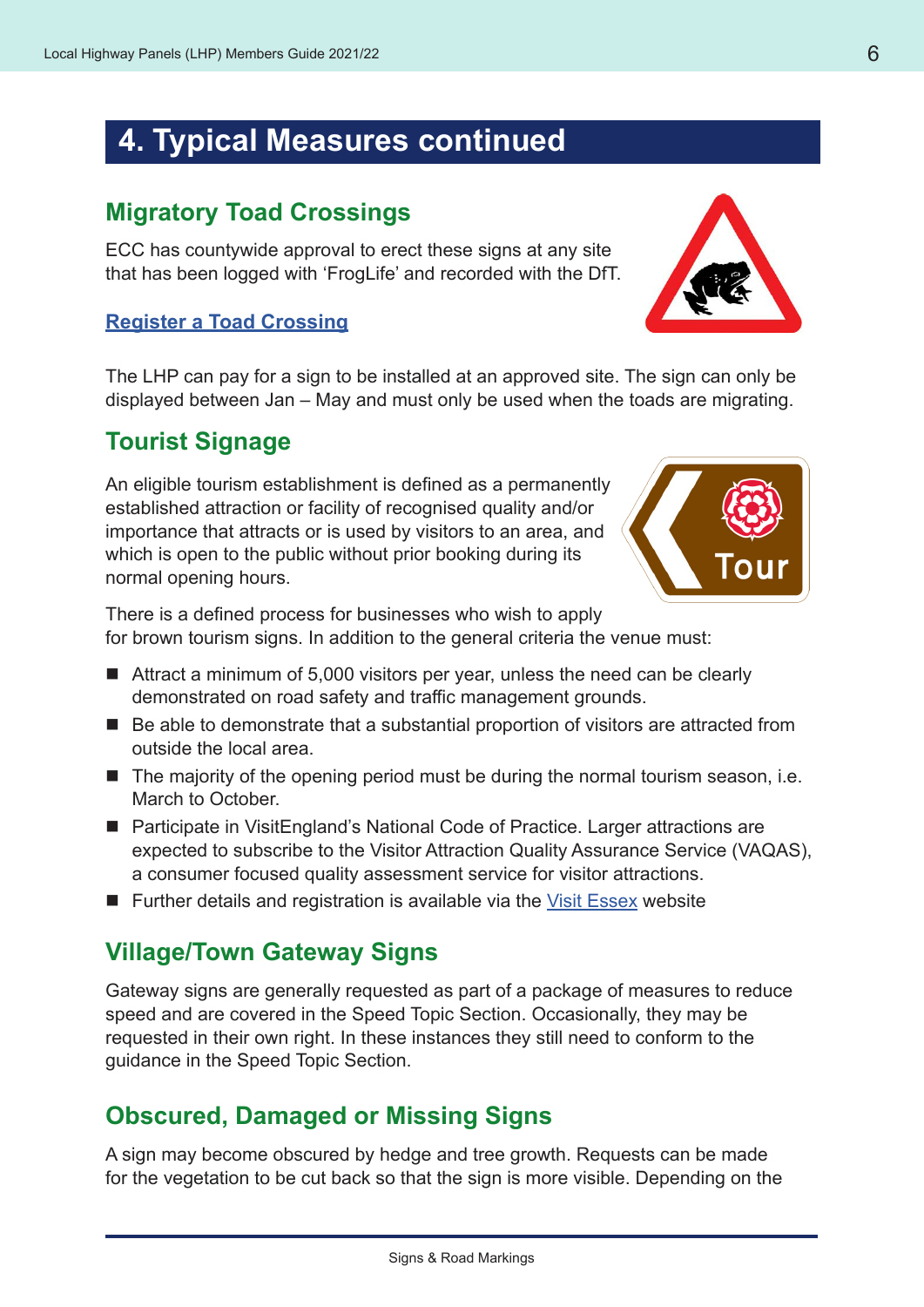location and height of the sign this may be an activity that can be undertaken by your Highway Ranger Service. More information about the Highways Rangers can be found in Section 14 of the Members' Guide

Signs may be damaged by passing traffic, especially HGVs and Farm Vehicles or in some instances a Road Traffic Collision. These should be reported as a maintenance issue via the Report It web page.

Occasionally, there are spates of theft of signs. This can be for a number of reasons including vandalism. In general, signs are now made of materials that do not have a high scrap value so theft for that reason is not so prevalent.

In all cases the issue should be reported via the [website](http://www.essexhighways.org/Report-a-problem.aspx) or via the contact centre on 03456 037 631.

#### **Disabled Parking Bays**

If a resident requests a disabled parking bay they should be directed to apply through the [website](http://www.essex.gov.uk/Health-Social-Care/Health-and-social-care-for-adults/Blue-Badges/Pages/Disabled-parking-bay.aspx) or to call the contact centre on 0345 743 0430.

## **5. Scheme Investigation**

All requests for signs and lines will need to comply with TSRGD 2016 and the Policies and Guidance adopted by Essex County Council. Scheme investigation will also consider the need to reduce sign clutter; the DfT Leaflet, [Reducing Sign Clutter](https://assets.publishing.service.gov.uk/government/uploads/system/uploads/attachment_data/file/43525/tal-reducing-sign-clutter.pdf), provides more information. It explains that the over-provision of signs can have a detrimental impact on the environment and can dilute more important messages if they result in information overload for drivers.

The ability to place signs in the correct locations can sometimes be limited by the highway land available and any utility equipment located under the highway at the required location.

## **6. Costs and Timescales**

The Essex County Council contract with Ringway Jacobs is a target cost contract and not a fixed price contract. This type of contract was chosen as the best type of contract to deliver savings and efficiencies and also to promote partnering between ECC and Ringway Jacobs.

An explanation of the process can be found in Appendix 1.

The costs and timescales for typical schemes can be found on the following hyperlink. [04 Signs and Road Markings]